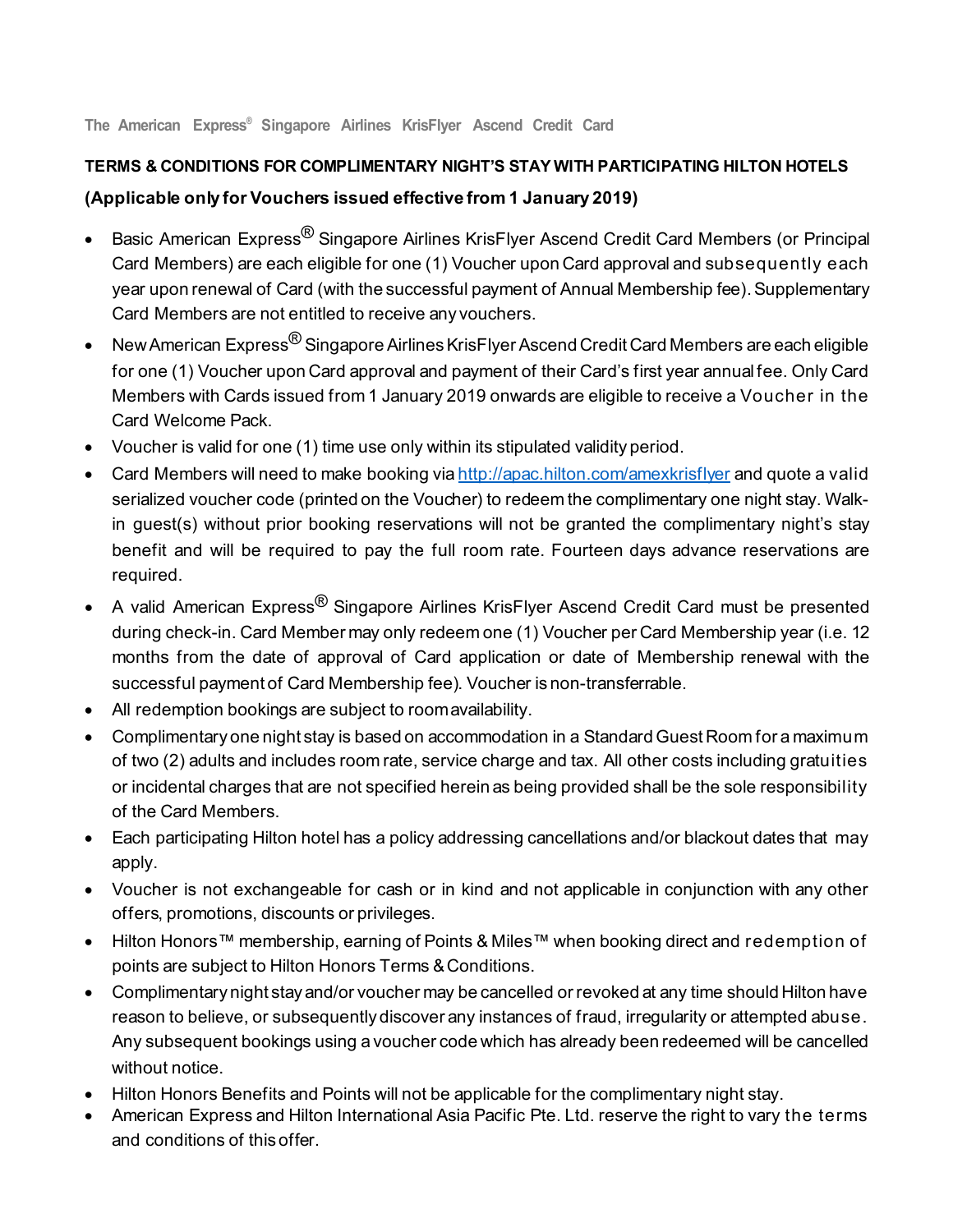## **LIST OF PARTICIPATING PROPERTIES IN 2022**

| #  | <b>Region</b>            | <b>Country</b>   | <b>Hotel Name</b>                       |
|----|--------------------------|------------------|-----------------------------------------|
| 1  | Australasia              | Fiii             | Hilton Fiji Beach Resort & Spa          |
| 2  | Australasia              | Australia        | Curio West Hotel Sydney                 |
| 3  | Australasia              | Papua New Guinea | <b>Hilton Port Moresby</b>              |
| 4  | Australasia              | New Zealand      | <b>Hilton Queenstown</b>                |
| 5  | Australasia              | Australia        | <b>Hilton Darwin</b>                    |
| 6  | Australasia              | Australia        | <b>Hilton Brisbane</b>                  |
| 7  | Australasia              | Australia        | Hilton Melbourne Little Queen St        |
| 8  | Australasia              | Australia        | <b>Hilton Cairns</b>                    |
| 9  | Australasia              | Australia        | Doubletree Melbourne Flinders Street    |
| 10 | Australasia              | Australia        | Hilton Parmelia Perth                   |
| 11 | Australasia              | Australia        | Doubletree Perth Waterfront             |
| 12 | Australasia              | Australia        | Hilton Adelaide                         |
| 13 | Australasia              | Australia        | Hilton Garden Inn Albany                |
| 14 | Australasia              | New Zealand      | Doubletree Christchurch*                |
| 15 | Australasia              | Australia        | Doubletree Esplanade Darwin             |
| 16 | Australasia              | Australia        | Doubletree Alice Springs                |
| 17 | Australasia              | Australia        | Doubletree Cairns                       |
| 18 | Australasia              | Australia        | Doubletree Darwin                       |
| 19 | Australasia              | Australia        | Doubletree Perth Northbridge            |
| 20 | Australasia              | New Zealand      | DoubleTree by Hilton Karaka*            |
| 21 | Australasia              | Fiii             | Doubletree Fiji Sonaisali Island Resort |
| 22 | Australasia              | New Zealand      | Doubletree Queenstown                   |
| 23 | Greater China & Mongolia | China            | Conrad Tianjin                          |
| 24 | Greater China & Mongolia | China            | Doubletree Shanwei                      |
| 25 | Greater China & Mongolia | China            | Hilton Hainan Ocean Flower Island       |
| 26 | Greater China & Mongolia | China            | Hilton Beijing Capital Airport          |
| 27 | Greater China & Mongolia | China            | Hilton Chengdu                          |
| 28 | Greater China & Mongolia | China            | <b>Hilton Dalian</b>                    |
| 29 | Greater China & Mongolia | China            | Hilton Guangzhou Baiyun                 |
| 30 | Greater China & Mongolia | China            | Hilton Guangzhou Tianhe                 |
| 31 | Greater China & Mongolia | China            | Hilton Jiuzhaigou                       |
| 32 | Greater China & Mongolia | China            | Hilton Qingdao Golden Beach             |
| 33 | Greater China & Mongolia | China            | Hilton Shijiazhuang                     |
| 34 | Greater China & Mongolia | China            | Hilton Suzhou                           |
| 35 | Greater China & Mongolia | China            | Hilton Zhoushan                         |
| 36 | Greater China & Mongolia | China            | Canopy Chengdu City Centre              |
| 37 | Greater China & Mongolia | China            | Hilton Beijing Tongzhou                 |
| 38 | Greater China & Mongolia | China            | Doubletree Guangzhou Science City       |
| 39 | Greater China & Mongolia | China            | Canopy by Hilton Hangzhou West Lake     |
| 40 | Greater China & Mongolia | China            | Hilton Shanghai Fengxian                |
| 41 | Greater China & Mongolia | China            | Hilton Shanghai Songjiang Guangfulin    |
| 42 | Greater China & Mongolia | China            | Hilton Guangzhou Panyu                  |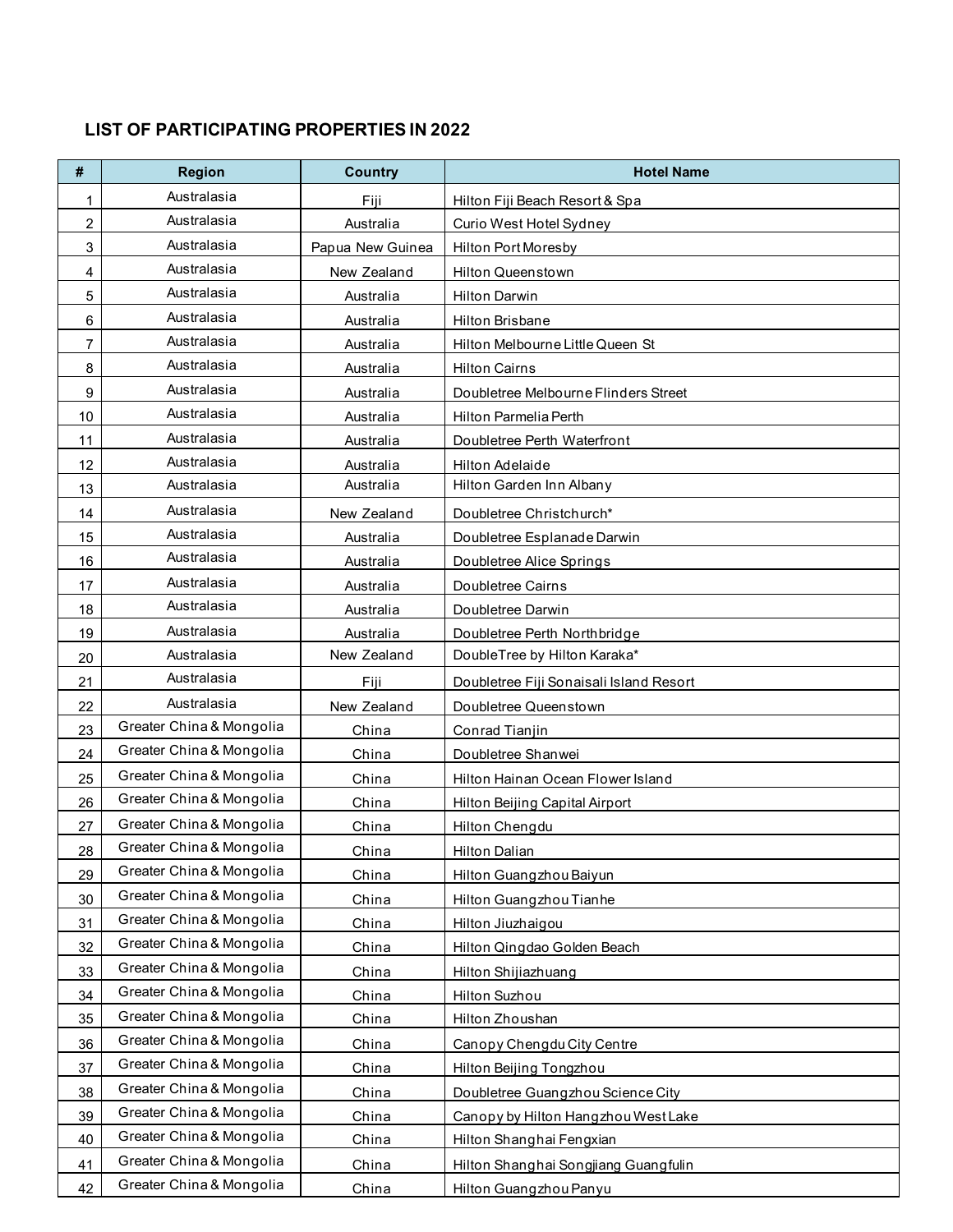| 43 | Greater China & Mongolia | China     | Hilton Shenzhen Futian                               |
|----|--------------------------|-----------|------------------------------------------------------|
| 44 | Greater China & Mongolia | China     | <b>Hilton Beijing</b>                                |
| 45 | Greater China & Mongolia | China     | Hilton Dalian Golden Pebble Beach Resort             |
| 46 | Greater China & Mongolia | China     | Hilton Xian                                          |
| 47 | Greater China & Mongolia | China     | Curio Xiamen                                         |
| 48 | Greater China & Mongolia | China     | Hilton Shanghai Hongqiao                             |
| 49 | Greater China & Mongolia | China     | Doubletree Guangzhou                                 |
| 50 | Greater China & Mongolia | China     | Doubletree Shenzhen Longhua                          |
| 51 | Greater China & Mongolia | China     | Hilton Dali                                          |
| 52 | Greater China & Mongolia | China     | Hilton Fuzhou                                        |
| 53 | Greater China & Mongolia | China     | Hilton Haikou                                        |
| 54 | Greater China & Mongolia | China     | Hilton Huizhou Longmen                               |
| 55 | Greater China & Mongolia | China     | Hilton Urumqi                                        |
| 56 | Greater China & Mongolia | China     | Hilton Xiamen                                        |
| 57 | Greater China & Mongolia | China     | <b>Hilton Guiyang</b>                                |
| 58 | Greater China & Mongolia | China     | Hilton Beijing Daxing                                |
| 59 | Greater China & Mongolia | China     | Hilton Jinan South                                   |
| 60 | Greater China & Mongolia | China     | Hilton Linzhi                                        |
| 61 | Greater China & Mongolia | China     | Doubletree Beijing                                   |
| 62 | Greater China & Mongolia | China     | Doubletree Chongqing North                           |
| 63 | Greater China & Mongolia | China     | Doubletree Chongqing Wanzhou                         |
| 64 | Greater China & Mongolia | China     | Doubletree Xiamen Wuyuan Bay                         |
| 65 | Greater China & Mongolia | China     | <b>Hilton Nanjing</b>                                |
| 66 | Greater China & Mongolia | China     | Hilton Shenyang                                      |
| 67 | Greater China & Mongolia | China     | Hilton Wuhan Optics Valley                           |
| 68 | Greater China & Mongolia | China     | Hilton Wuhan Riverside                               |
| 69 | Greater China & Mongolia | China     | Hilton Zhongshan Downtown                            |
| 70 | Greater China & Mongolia | China     | Hilton Chengdu Chenghua                              |
| 71 | Greater China & Mongolia | China     | Hilton Taizhou                                       |
| 72 | Greater China & Mongolia | China     | Canopy Hangzhou Jinsha Lake                          |
| 73 | Greater China & Mongolia | China     | DoubleTree by Hilton Yingde Resort                   |
| 74 | Greater China & Mongolia | China     | Hilton Chongqing Liangjiang New Area                 |
| 75 | Greater China & Mongolia | China     | <b>Hilton Shigatse</b>                               |
| 76 | Greater China & Mongolia | China     | Hilton Shenzhen World Exhibition & Convention Center |
| 77 | Greater China & Mongolia | China     | DoubleTree by Hilton Shenzhen Airport                |
| 78 | Greater China & Mongolia | China     | Hilton Garden Inn Guizhou Maotai Town                |
| 79 | Greater China & Mongolia | China     | Hilton Changsha Riverside                            |
| 80 | Greater China & Mongolia | China     | Hilton Yancheng                                      |
| 81 | Greater China & Mongolia | China     | DoubleTree by Hilton Beijing Badaling                |
| 82 | Greater China & Mongolia | China     | DoubleTree by Hilton Chengdu Riverside               |
| 83 | Greater China & Mongolia | China     | Hilton Foshan Shunde                                 |
| 84 | Greater China & Mongolia | China     | Hilton Lanzhou City Center                           |
| 85 | Greater China & Mongolia | Hong Kong | Hilton Garden Inn Hong Kong                          |
| 86 | Greater China & Mongolia | China     | Hilton Quanzhou Riverside                            |
| 87 | Greater China & Mongolia | China     | Hilton Guangzhou Science City                        |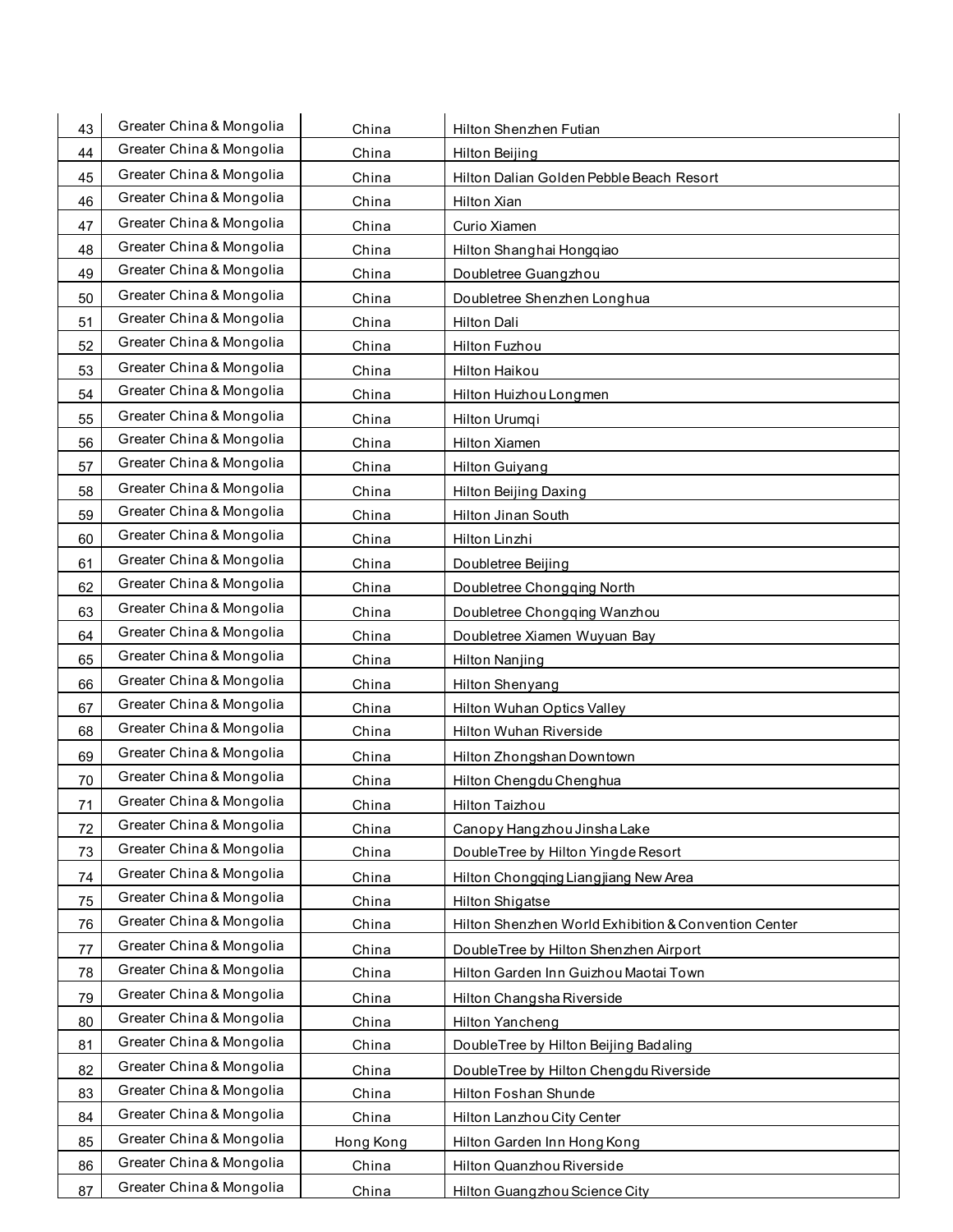| 88  | Greater China & Mongolia | China | Doubletree XiAn Fengdong                              |
|-----|--------------------------|-------|-------------------------------------------------------|
| 89  | Greater China & Mongolia | China | Curio Sanya Yazhou Bay                                |
| 90  | Greater China & Mongolia | China | Doubletree Anhui-Suzhou                               |
| 91  | Greater China & Mongolia | China | Doubletree Anshun                                     |
| 92  | Greater China & Mongolia | China | Doubletree Chengdu Longquanyi                         |
| 93  | Greater China & Mongolia | China | Doubletree Chongqing Nan'an                           |
| 94  | Greater China & Mongolia | China | Doubletree Golmud                                     |
| 95  | Greater China & Mongolia | China | Doubletree Hainan Chengmai                            |
| 96  | Greater China & Mongolia | China | Doubletree Hainan Xinglong Lakeside Resort            |
| 97  | Greater China & Mongolia | China | Doubletree Hangzhou East                              |
| 98  | Greater China & Mongolia | China | Doubletree Heyuan                                     |
| 99  | Greater China & Mongolia | China | Doubletree Huidong                                    |
| 100 | Greater China & Mongolia | China | Doubletree Jiaxing                                    |
| 101 | Greater China & Mongolia | China | Doubletree Ningbo Beilun                              |
| 102 | Greater China & Mongolia | China | Doubletree Ningbo Chunxiao                            |
| 103 | Greater China & Mongolia | China | Doubletree Putian                                     |
| 104 | Greater China & Mongolia | China | Doubletree Qingdao Jimo                               |
| 105 | Greater China & Mongolia | China | Doubletree Qingdao Oriental Movie Metropolis          |
| 106 | Greater China & Mongolia | China | Doubletree Sanya Haitangbay                           |
| 107 | Greater China & Mongolia | China | Doubletree Shenyang                                   |
| 108 | Greater China & Mongolia | China | Doubletree Shiyan                                     |
| 109 | Greater China & Mongolia | China | Doubletree Wuhu                                       |
| 110 | Greater China & Mongolia | China | Doubletree Wuxi                                       |
| 111 | Greater China & Mongolia | China | Doubletree Xiamen Haichang                            |
| 112 | Greater China & Mongolia | China | Hilton Changzhou                                      |
| 113 | Greater China & Mongolia | China | <b>Hilton Chongqing</b>                               |
| 114 | Greater China & Mongolia | China | Hilton Foshan                                         |
| 115 | Greater China & Mongolia | China | Hilton Garden Inn Chengdu Huayang                     |
| 116 | Greater China & Mongolia | China | Hilton Garden Inn Dandong                             |
| 117 | Greater China & Mongolia | China | Hilton Garden Inn Foshan                              |
| 118 | Greater China & Mongolia | China | Hilton Garden Inn Fuzhou Cangshan                     |
| 119 | Greater China & Mongolia | China | Hilton Garden Inn Guiyang                             |
| 120 | Greater China & Mongolia | China | Hilton Garden Inn Hangzhou Lu'niao                    |
| 121 | Greater China & Mongolia | China | Hilton Garden Inn Lijiang                             |
| 122 | Greater China & Mongolia | China | Hilton Garden Inn Ningbo                              |
| 123 | Greater China & Mongolia | China | Hilton Garden Inn Qidong                              |
| 124 | Greater China & Mongolia | China | Hilton Garden Inn Changde Dingcheng                   |
| 125 | Greater China & Mongolia | China | Hilton Garden Inn Nantong Xinghu                      |
| 126 | Greater China & Mongolia | China | Hilton Suzhou Yinshan Lake                            |
| 127 | Greater China & Mongolia | China | Hilton Garden Inn Changchun Economic Development Zone |
| 128 | Greater China & Mongolia | China | Hilton Garden Inn Changzhou Jintan                    |
| 129 | Greater China & Mongolia | China | <b>Hilton Jiaxing</b>                                 |
| 130 | Greater China & Mongolia | China | Hilton Garden Inn Jiuzhaigou                          |
| 131 | Greater China & Mongolia | China | Hilton Garden Inn Zhuhai Hengqin Sumlodol Park        |
| 132 | Greater China & Mongolia | China | Hollick Hotel Wen'an, Tapestry Collection by Hilton   |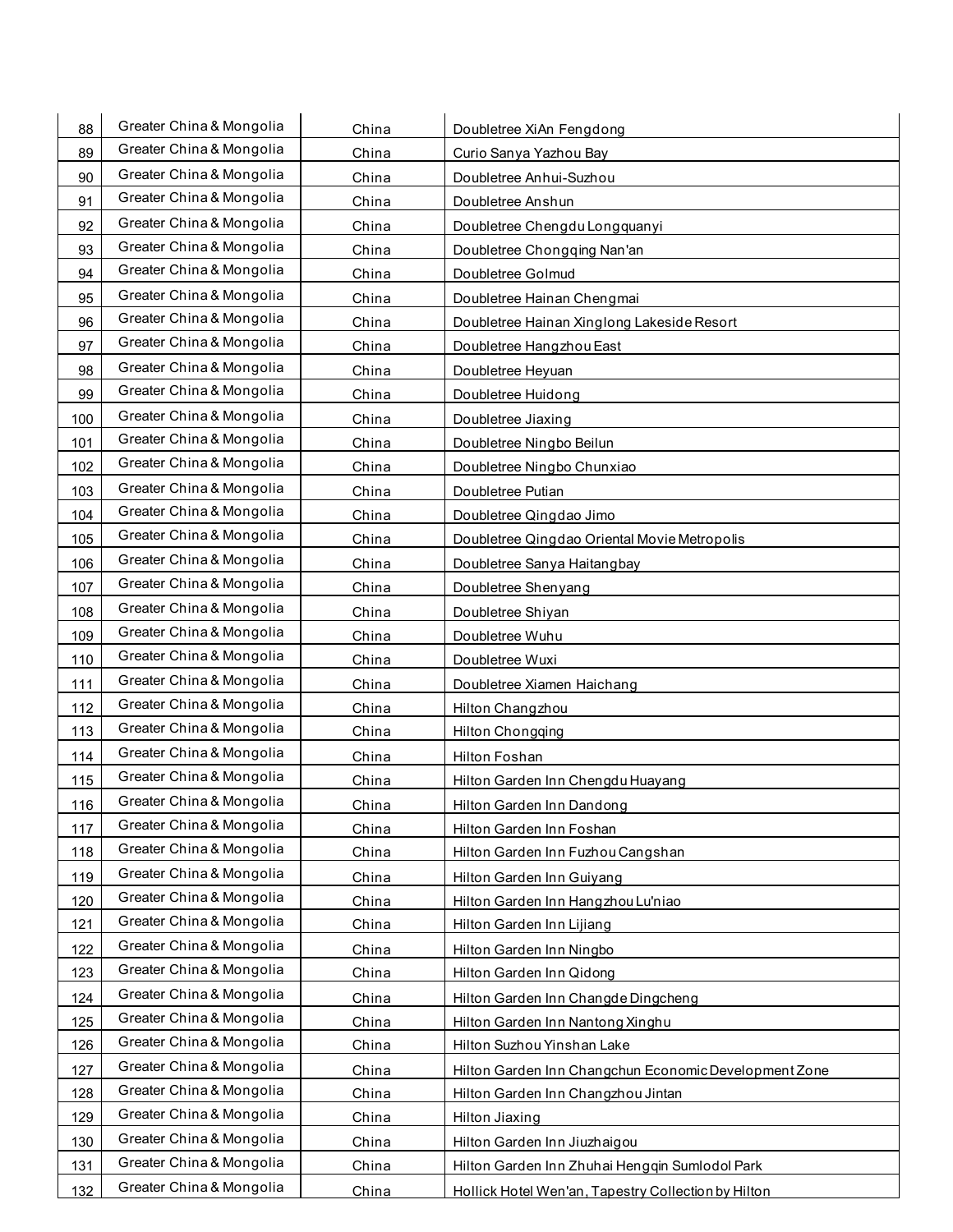| 133 | Greater China & Mongolia | China | DoubleTree by Hilton Qidong                                     |
|-----|--------------------------|-------|-----------------------------------------------------------------|
| 134 | Greater China & Mongolia | China | Hilton Garden Inn Shenzhen World Exhibition & Convention Center |
| 135 | Greater China & Mongolia | China | <b>HGI Nanchang Honggutan</b>                                   |
| 136 | Greater China & Mongolia | China | Hilton Garden Inn Shenzhen Nanshan Science & Technology Park    |
| 137 | Greater China & Mongolia | China | DoubleTree by Hilton Kunming Airport                            |
| 138 | Greater China & Mongolia | China | Hilton Garden Inn Shenzhen Nanshan Avenue                       |
| 139 | Greater China & Mongolia | China | DoubleTree by Hilton Baoding                                    |
| 140 | Greater China & Mongolia | China | Hilton Garden Inn Anshan                                        |
| 141 | Greater China & Mongolia | China | <b>HGI Jincheng Gushuyuan</b>                                   |
| 142 | Greater China & Mongolia | China | DT Ya'an                                                        |
| 143 | Greater China & Mongolia | China | Hilton Garden Inn Huzhou Anji Phoenix Mountain                  |
| 144 | Greater China & Mongolia | China | Hilton Garden Inn Jiaxing Xiuzhou                               |
| 145 | Greater China & Mongolia | China | <b>HGI Jinzhou Central Street</b>                               |
| 146 | Greater China & Mongolia | China | DoubleTree by Hilton Nanning Wuxiang                            |
| 147 | Greater China & Mongolia | China | Hilton Garden Inn Rizhao High-Tech Zone                         |
| 148 | Greater China & Mongolia | China | DoubleTree by Hilton Suzhou Wuzhong                             |
| 149 | Greater China & Mongolia | China | Hilton Garden Inn Suzhou Wuzhong                                |
| 150 | Greater China & Mongolia | China | Hilton Garden Inn Shenzhen Guangming                            |
| 151 | Greater China & Mongolia | China | <b>HGI Tai'an</b>                                               |
| 152 | Greater China & Mongolia | China | Hilton Garden Inn TianJin HuaYuan                               |
| 153 | Greater China & Mongolia | China | Hilton Garden Inn Xingtai Xiangdu District                      |
| 154 | Greater China & Mongolia | China | DoubleTree by Hilton Yancheng Dayangwan                         |
| 155 | Greater China & Mongolia | China | Hilton Garden Inn Sanya                                         |
| 156 | Greater China & Mongolia | China | Hilton Garden Inn Shanghai Hongqiao                             |
| 157 | Greater China & Mongolia | China | Hilton Garden Inn Shangri-La                                    |
| 158 | Greater China & Mongolia | China | Hilton Garden Inn Shenzhen Bao'an                               |
| 159 | Greater China & Mongolia | China | Hilton Garden Inn Shiyan                                        |
| 160 | Greater China & Mongolia | China | Hilton Garden Inn Xi An High Tech Zone                          |
| 161 | Greater China & Mongolia | China | Hilton Garden Inn Zhongshan Guzhen                              |
| 162 | Greater China & Mongolia | China | Hilton Haikou Meilan                                            |
| 163 | Greater China & Mongolia | China | Hilton Hefei                                                    |
| 164 | Greater China & Mongolia | China | Hilton Nanjing Riverside                                        |
| 165 | Greater China & Mongolia | China | Hilton Sanqingshan                                              |
| 166 | Greater China & Mongolia | China | <b>Hilton Tianjin Eco-City</b>                                  |
| 167 | Greater China & Mongolia | China | Hilton Wenchang                                                 |
| 168 | Greater China & Mongolia | China | Hilton Xi'an High-Tech Zone                                     |
| 169 | Greater China & Mongolia | China | Hilton Yantai                                                   |
| 170 | Greater China & Mongolia | China | Hilton Yantai Gold Coast                                        |
| 171 | Greater China & Mongolia | China | Hilton Zhengzhou                                                |
| 172 | Greater China & Mongolia | China | Hilton Zhuzhou                                                  |
| 173 | Greater China & Mongolia | China | Doubletree Shanghai Nanxiang                                    |
| 174 | Greater China & Mongolia | China | Hilton Wen'an                                                   |
| 175 | Greater China & Mongolia | China | Doubletree Yangzhou                                             |
| 176 | Greater China & Mongolia | China | Hilton Garden Inn Zhuhai Hengqin                                |
| 177 | Greater China & Mongolia | China | Hilton Garden Inn Xuzhou                                        |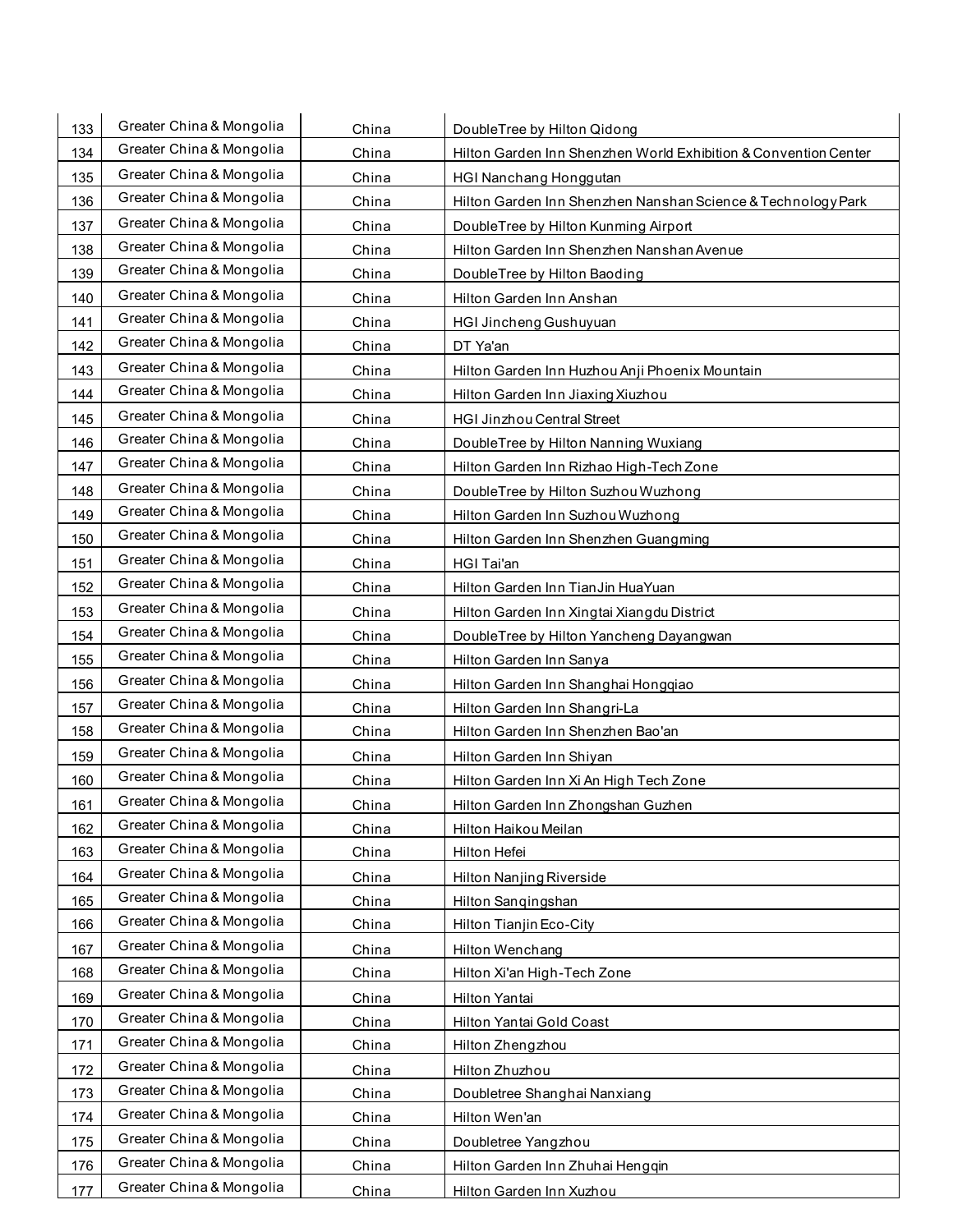| 178 | Greater China & Mongolia | China            | Doubletree Suzhou Wujiang             |
|-----|--------------------------|------------------|---------------------------------------|
| 179 | Greater China & Mongolia | China            | Doubletree Foshan - Nanhai            |
| 180 | Greater China & Mongolia | China            | Hilton Garden Inn Nujiang             |
| 181 | Greater China & Mongolia | China            | Doubletree Quzhou                     |
| 182 | Greater China & Mongolia | China            | Hilton Garden Inn Guangzhou Tianhe    |
| 183 | Greater China & Mongolia | China            | Doubletree Fuzhou South               |
| 184 | Greater China & Mongolia | China            | Hilton Garden Inn Zibo                |
| 185 | Greater China & Mongolia | China            | Hilton Garden Inn Changzhou Xinbei    |
| 186 | India                    | India            | <b>Conrad Pune</b>                    |
| 187 | India                    | India            | Conrad Bengaluru                      |
| 188 | India                    | India            | Doubletree Goa Panaji                 |
| 189 | India                    | India            | Hilton Bangalore Embassy GolfLinks    |
| 190 | India                    | India            | Doubletree Suites Bangalore           |
| 191 | India                    | India            | Hilton Chennai                        |
| 192 | India                    | India            | Hilton Mumbai International Airport   |
| 193 | India                    | India            | Hilton Garden Inn Gurgaon             |
| 194 | India                    | India            | Hilton Jaipur                         |
| 195 | India                    | India            | Doubletree Agra                       |
| 196 | India                    | India            | Doubletree Goa                        |
| 197 | India                    | India            | Doubletree Gurgaon                    |
| 198 | India                    | India            | Hilton Garden Inn Lucknow             |
| 199 | India                    | India            | Hilton Garden Inn Saket               |
| 200 | India                    | India            | Hilton Garden Inn Trivandrum          |
| 201 | India                    | India            | Doubletree Ahmedabad / SG Highway     |
| 202 | India                    | India            | Hilton Garden Inn Jaipur / Amer Fort  |
| 203 | Japan, Korea & MN        | Korea            | Hilton Millennium Seoul               |
| 204 | Japan, Korea & MN        | Japan            | Doubletree Naha Shuri Castle          |
| 205 | Japan, Korea & MN        | Japan            | Doubletree Naha                       |
| 206 | South East Asia          | Myanmar          | Hilton Ngapali Resort & Spa           |
| 207 | South East Asia          | Philippines      | Conrad Manila                         |
| 208 | South East Asia          | Philippines      | Hilton Manila                         |
| 209 | South East Asia          | Thailand         | Hilton Pattaya                        |
| 210 | South East Asia          | Indonesia        | Conrad Bali                           |
| 211 | South East Asia          | Philippines      | Doubletree Clark Sun Valley Resort    |
| 212 | South East Asia          | Sri Lanka        | Doubletree Weerawila Rajawarna Resort |
| 213 | South East Asia          | Sri Lanka        | Hilton Colombo                        |
| 214 | South East Asia          | Thailand         | Hilton Hua Hin Resort & Spa           |
| 215 | South East Asia          | Sri Lanka        | Hilton Colombo Residence              |
| 216 | South East Asia          | <b>Indonesia</b> | Hilton Bali                           |
| 217 | South East Asia          | Thailand         | Conrad Bangkok                        |
| 218 | South East Asia          | Thailand         | Hilton Sukhumvit Bangkok              |
| 219 | South East Asia          | Indonesia        | Hilton Bandung                        |
| 220 | South East Asia          | Malaysia         | Hilton Kota Kinabalu                  |
| 221 | South East Asia          | Malaysia         | Hilton Kuala Lumpur                   |
| 222 | South East Asia          | Malaysia         | Doubletree Johor Bahru                |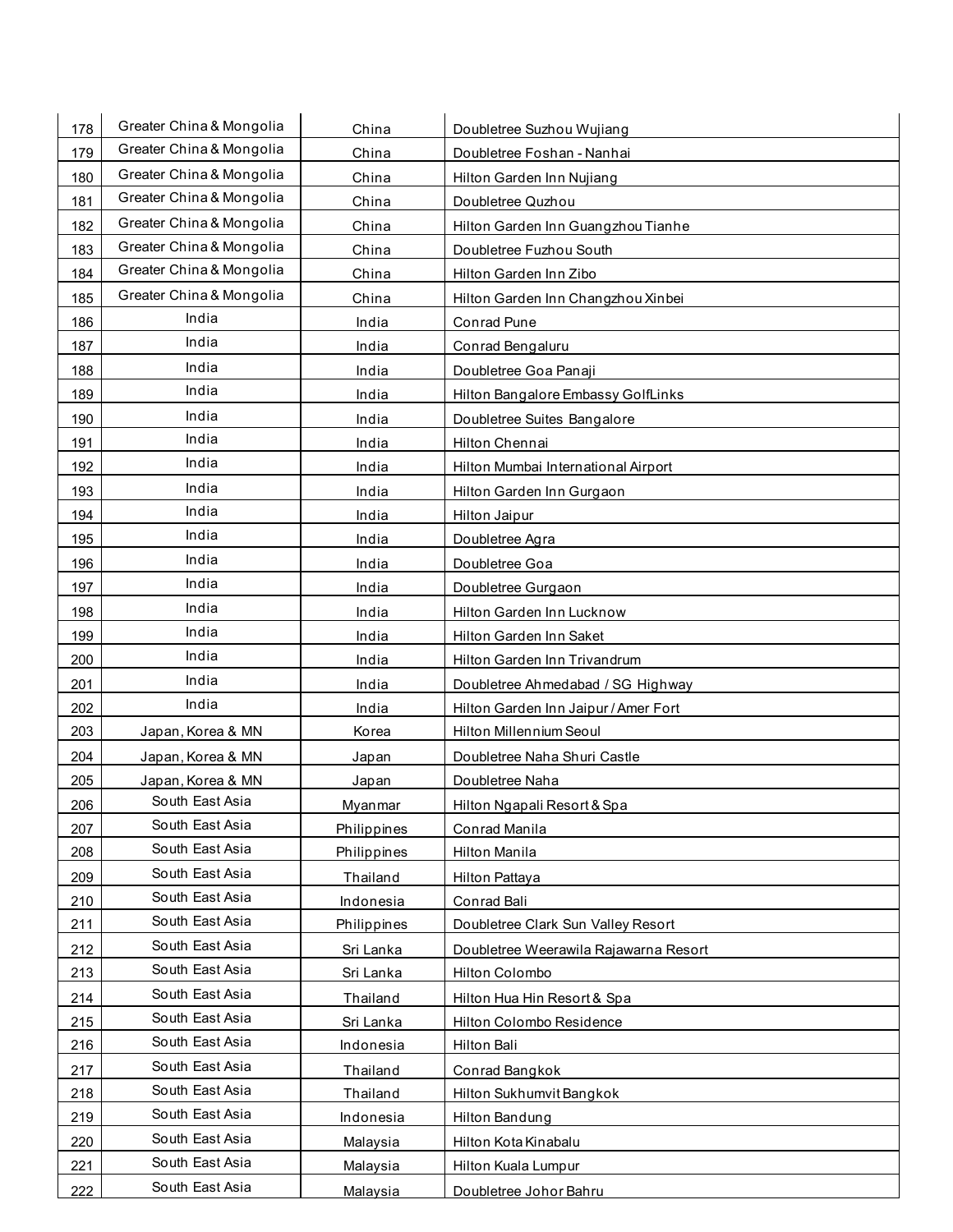| 223 | South East Asia | Vietnam       | Hilton Hanoi Opera                                       |
|-----|-----------------|---------------|----------------------------------------------------------|
| 224 | South East Asia | Myanmar       | Hilton Mandalay                                          |
| 225 | South East Asia | Thailand      | Hilton Phuket Arcadia Resort & Spa                       |
| 226 | South East Asia | Thailand      | Doubletree Sukhumvit Bangkok                             |
| 227 | South East Asia | Thailand      | Hilton Millennium Bangkok                                |
| 228 | South East Asia | Vietnam       | Hilton Da Nang                                           |
| 229 | South East Asia | Indonesia     | Doubletree Jakarta Diponegoro                            |
| 230 | South East Asia | Malaysia      | Doubletree Kuala Lumpur                                  |
| 231 | South East Asia | Malaysia      | Doubletree Melaka                                        |
| 232 | South East Asia | Indonesia     | Hilton Garden Inn Bali Ngurah Rai Airport                |
| 233 | South East Asia | Vietnam       | Hilton Garden Inn Hanoi                                  |
| 234 | South East Asia | Malaysia      | Hilton Garden Inn Kuala Lumpur                           |
| 235 | South East Asia | Malaysia      | Hilton Garden Inn Kuala Lumpur Jalan Tuanku Abdul Rahman |
| 236 | South East Asia | Malaysia      | Hilton Garden Inn Puchong                                |
| 237 | South East Asia | Malaysia      | Hilton Kuching                                           |
| 238 | South East Asia | Myanmar       | Hilton Nay Pyi Taw                                       |
| 239 | South East Asia | Malaysia      | Hilton Petaling Jaya                                     |
| 240 | South East Asia | Thailand      | Doubletree Phuket Banthai Resort                         |
| 241 | South East Asia | Indonesia     | Doubletree Surabaya                                      |
| 242 | South East Asia | Indonesia     | Hilton Garden Inn Jakarta, Indonesia                     |
| 243 | South East Asia | Malaysia      | Doubletree Putrajaya                                     |
| 244 | South East Asia | Malaysia      | DoubleTree by Hilton Shah Alam i-City*                   |
| 245 | South East Asia | Singapore     | Hilton Garden Inn Singapore                              |
| 246 | Franchise       | Japan         | Hilton Tokyo Odaiba                                      |
| 247 | Franchise       | India         | Hampton By Hilton Vadodara-Alkapuri                      |
| 248 | Franchise       | India         | DT By Hilton Pune-Chinchwad                              |
| 249 | Franchise       | Guam          | Guam Hilton                                              |
| 250 | Franchise       | Japan         | Hilton Tokyo Narita Airport                              |
| 251 | Franchise       | New Caledonia | Doubletree By Hilton Noumea Ilot Maitre Resort           |
| 252 | Franchise       | China         | Hilton Lijiang                                           |
| 253 | Franchise       | China         | DT By Hilton Shanghai-Pudong                             |

**\*Inventory of Participating Hotel will be loaded into the system upon actual opening date.**